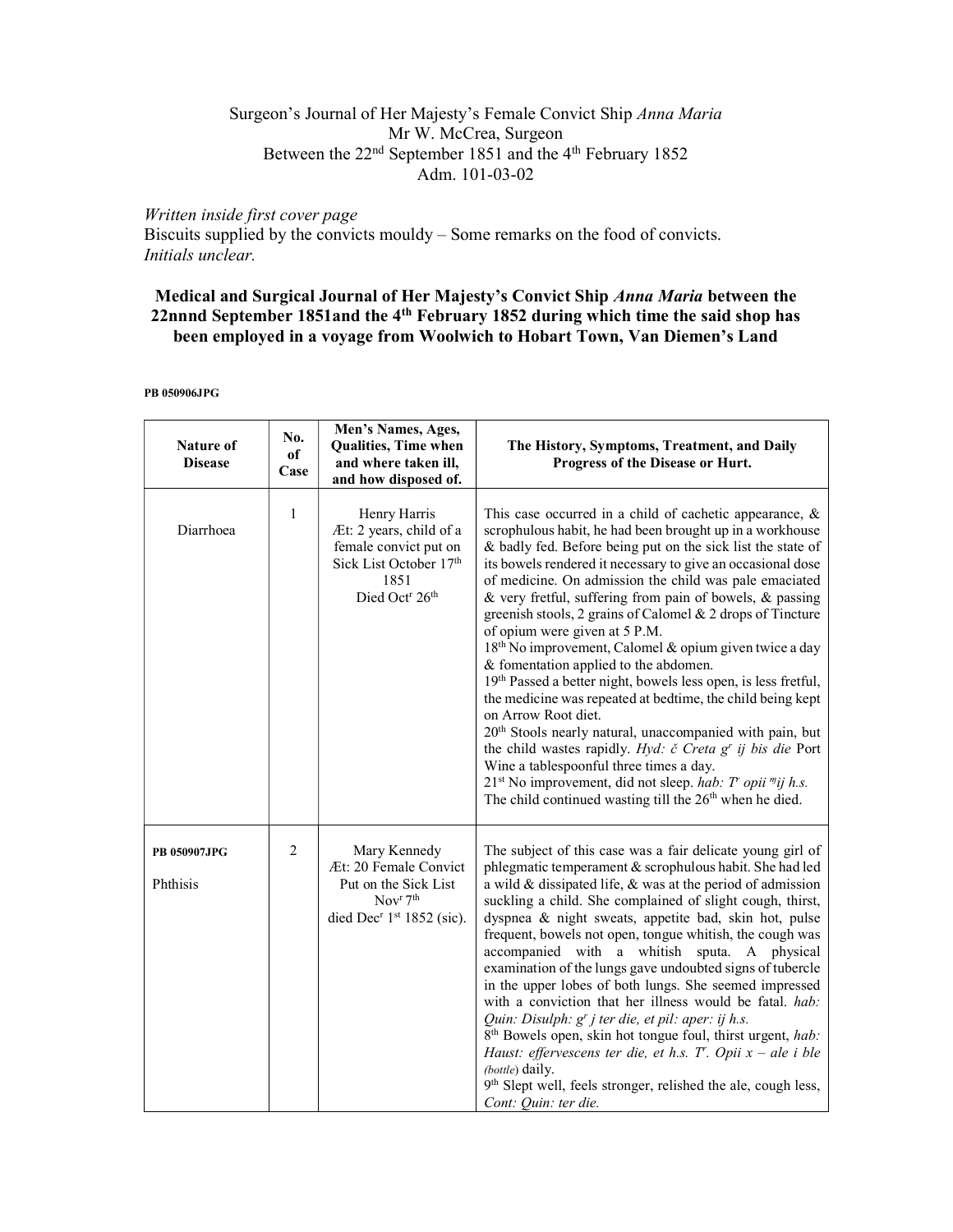|                     | $10th$ Complains of irritability of stomach & pain in the                        |
|---------------------|----------------------------------------------------------------------------------|
|                     | bowels, no fever, app: Epithem Ol: Terebint: et hab:                             |
|                     | Haust effervescens ter die.                                                      |
|                     | 11 <sup>th</sup> Complained in the night of severe dyspnea with                  |
|                     | distressing cough & nausea. 14 grains of Tartarized                              |
|                     | Antimony & 15 drops of Tinct Opii were given twice. The                          |
|                     | chest was rubbed with warm turpentine, this gave relief,                         |
|                     | she has slept since, feels thirsty $\&$ relishes the saline                      |
|                     | draughts; Cont: Haust effervescens et hab: Vini Rubri Žij                        |
|                     | 12 <sup>th</sup> Slept tolerably, breathing easier, skin hot, no appetite,       |
|                     | bowels relaxed, tongue clean, hab: Quin: $g^{r}$ ij T <sup>r</sup> Opii $^{m}$ x |
|                     | ter die. Cont: Vin: Rub:                                                         |
| <b>PB 050908JPG</b> | Nov <sup>r</sup> 13 <sup>th</sup> Has passed a good night, skin cooler & more    |
|                     | moist, breathing easier cough less, is very weak, Cont:                          |
|                     | Quin: et opium et hab: Haust: effervescens j pro re nata.                        |
|                     | Cont: Vin:                                                                       |
|                     | 14 <sup>th</sup> No change, Cont: Mist: Quin: et Opii                            |
|                     | 15 <sup>th</sup> Cough more severe & difficult expectoration, thirst             |
|                     | urgent, app: Emp: Lyttæ ad pectorem et Cont: Quin: et                            |
|                     | Opii. Effervescent draughts occasionally, & 2 ounces of                          |
|                     | wine daily.                                                                      |
|                     | 16th Slept better, cough easier, skin cooler & thirst less                       |
|                     | urgent. Cont: omnis. Purging came on during the day, 20                          |
|                     | drops Tinct: Opii given at bedtime.                                              |
|                     | 17th Slept well, no improvement, bowels still loose, Cont:                       |
|                     | $Te$ opii bis die.                                                               |
|                     | 18 <sup>th</sup> Slept well, but does not gain either appetite or                |
|                     | strength, bowels once moved, pulse frequent, skin hot,                           |
|                     | thirst urgent, hab: $T$ . Ferri Sesquichlorid $\eta x$ x ter die.                |
|                     | 19th Did not sleep, cough increased skin moist & cool,                           |
|                     | bowls not moved, no appetite, tongue clean, Cont: Mist.                          |
|                     | Ferri Sesquichlorid. Bowels became loose in the course                           |
|                     | of the day, $T$ Opii $\eta$ xx h.s.                                              |
|                     | 20 <sup>th</sup> Coughs a good deal, but without pain, expectoration             |
|                     | whitish $\&$ scanty, bowels one moved in the night, no                           |
|                     | appetite. Cont: Mist: et hab: h.s. $T$ Opii $\eta x x$                           |
|                     | $21st$ Slept well, cough less, has some disposition to eat &                     |
|                     | has taken some Arrow Root & port wine, skin moist,<br>Cont: Mist.                |
|                     | 22 <sup>nd</sup> Slept well, appetite increasing. Cont: Mist: ut hab:            |
|                     | h.s. T <sup>r</sup> Opii <sup>m</sup> xx                                         |
|                     | 23rd Nov <sup>r</sup> . Slept pretty well, but the bronchi are loaded            |
| <b>PB 050909JPG</b> | with mucus, free expectoration, bowels loose, hab: T Opii                        |
|                     | " xv et Cont: Mist:                                                              |
|                     | $24th$ Did not sleep, there is a good deal of Dysnpea &                          |
|                     | cough, with mucus expectoration, hab: Ant: Tart: $g^r$ 1/4 T                     |
|                     | Opii $\eta x$ ter die.                                                           |
|                     | 25 <sup>th</sup> Bronchi's loaded with mucus, skin hot, breathing                |
|                     | difficult, is getting weaker, great tendency to diarrhea                         |
|                     | Cont: Mist: et hab: h.s. T' Opii " xx                                            |
|                     | $26th$ Is very restless & uneasy, dyspnea great, is evidently                    |
|                     | sinking, hab: $T'$ Opii $\eta x x$ h.s.                                          |
|                     | 27 <sup>th</sup> Slept part of the night is very weak & low, pulse very          |
|                     | frequent, skin warm, tongue clean, expresses a desire for                        |
|                     | porter 1/2 ble (bottle) was given. Bowels became loose                           |
|                     | during the day, $T'$ Opii $\zeta$ fs h.s.                                        |
|                     | 28th Passed a very restless night, dyspnea, cough &                              |
|                     | expectoration urgent, hab: Ammon: Sesquicarb g' viij                             |
|                     | Pulv: Doveri g' viij ter die, et T' Opii 3fs h.s.                                |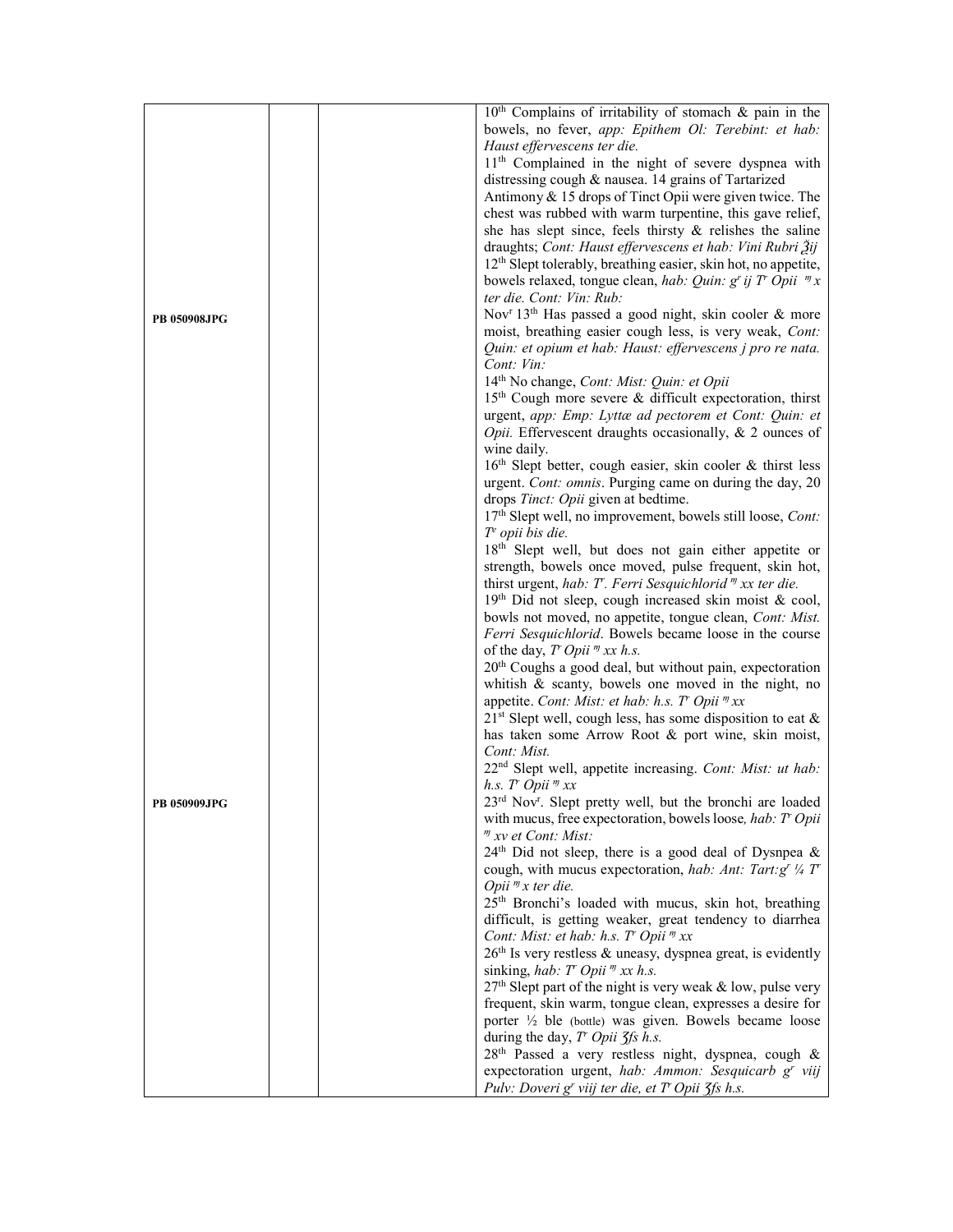|                                  |   |                                                                                                                                                    | 29th Slept badly, is very restless & uneasy, bowels loose,<br>Cont: Mist: hab: Vini Rubri Žij, et T' Opii 3fs h.s.<br>$30th$ Breathing & expectoration getting more & more<br>difficult, app: Emp: Lyttae et Cont: Mist:<br>Dec <sup>r</sup> 1 <sup>st</sup> died at 8 a.m.                                                                                                                                                                                                                                                                                                                                                                                                                                                                                                                                                                                                                                                                                                                                                                                                                                                                                                                                                                                                                                                                                                                                                                                                                                                                                                                                                                                                                                                                                                                                                                                                                                                                                                                                                                                                                                                                                                                                                                                                                                                                                                                                                                                                                                                                                                                                                                                                                                                                                                                                                                                                                                                     |
|----------------------------------|---|----------------------------------------------------------------------------------------------------------------------------------------------------|---------------------------------------------------------------------------------------------------------------------------------------------------------------------------------------------------------------------------------------------------------------------------------------------------------------------------------------------------------------------------------------------------------------------------------------------------------------------------------------------------------------------------------------------------------------------------------------------------------------------------------------------------------------------------------------------------------------------------------------------------------------------------------------------------------------------------------------------------------------------------------------------------------------------------------------------------------------------------------------------------------------------------------------------------------------------------------------------------------------------------------------------------------------------------------------------------------------------------------------------------------------------------------------------------------------------------------------------------------------------------------------------------------------------------------------------------------------------------------------------------------------------------------------------------------------------------------------------------------------------------------------------------------------------------------------------------------------------------------------------------------------------------------------------------------------------------------------------------------------------------------------------------------------------------------------------------------------------------------------------------------------------------------------------------------------------------------------------------------------------------------------------------------------------------------------------------------------------------------------------------------------------------------------------------------------------------------------------------------------------------------------------------------------------------------------------------------------------------------------------------------------------------------------------------------------------------------------------------------------------------------------------------------------------------------------------------------------------------------------------------------------------------------------------------------------------------------------------------------------------------------------------------------------------------------|
| Dysentery<br><b>PB 050910JPG</b> | 3 | Elizabeth Mallam<br>Æt: 24 Female Convict<br>Put on the Sick List<br>Nov <sup>r</sup> 17 <sup>th</sup><br>died Jan <sup>y 1st</sup> 1852<br>at Sea | This case occurred in a woman of phlegmatic<br>temperament, and scrophulous habit; she had before<br>repeatedly suffered from the same disease, once during the<br>passage she complained of pain about the umbilicus, with<br>tenesmus, & frequent bloody stools, there was little<br>vascular excitement & no fever. An epithem of Turpentine<br>was applied to the abdomen; $\&$ a draught, containing 15<br>drops of oil of Turpentine 1 drachm of Castor oil, 5 drops<br>of Laudanum, & an ounce of water, was given every three<br>hours. Arrow Root diet enjoined.<br>18th Nov <sup>r</sup> Better, slept well, pain & tenesmus relieved,<br>stools less frequent, mucus but less bloody, Cont: Haust:<br>The draught was continued with decided improvement till<br>the 23 <sup>rd</sup> when, probably from eating something improper,<br>there was an occasion pain $\&$ purging; the draught was<br>continued, hot fomentations applied, & ten drops of<br>Laudanum given at bedtime.<br>24 <sup>th</sup> Much better, passed one feculent motion, no pain -<br>Omit Med. - Soup diet. She continued convalescent till the<br>$28th$ when looseness of the bowels came on again, the<br>Turpentine draught was resumed $&$ given with relief to the<br>purging till the 2 <sup>nd</sup> Dec <sup>r</sup> , when she was free from pain,<br>passing one feculent but fluid stool daily, tongue rather<br>foul, feels weak & low, two grains of Blue Pill & six<br>grains of dovers powder were given twice daily.<br>Dec <sup>r</sup> 3 <sup>rd</sup> Complains of pain of right side, bowels not open<br>since yesterday, no fever, App: Epithem: Ol: Terebinth.<br>4 <sup>th</sup> pain relieved but still felt on pressure. hab: Hyd:<br>Chlorid: g' j Opii g' j ter die.<br>5 <sup>th</sup> pain relieved, bowels regular, Cont: pil:<br>6 <sup>th</sup> Had one rather fluid stool, pain subsiding, Cont: pil:<br>$7th$ Bowels once moved, tongue foul & red at the tip,<br>stomach irritable, rejecting a dose of turpentine mixture,<br>an Epithem was applied, but without effect, vomiting<br>continued with pain of the Epigastrium & thirst, tongue<br>bright red, a blister was applied $& 20$ grains of Calomel<br>given.<br>8 <sup>th</sup> Much better, pain greatly relieved, tongue is clean but<br>of natural colour, the Calomel was repeated. In the<br>evening she complained of griping, 20 drops of Laudanum<br>was given.<br>9 <sup>th</sup> No pain, but there is soreness on pressing the abdomen,<br>feels very low & faint, no appetite, app: Ung: Mitius.<br>$10th$ Mouth affected by the Calomel, tongue rather red, &<br>abdomen tender, hab: Gargarisma Plumbi: Acet: et Cont:<br>Ungent Mitaus (mitius) ad Epigastrium.<br>$11th$ Better, less tenderness of abdomen & less redness of<br>tongue. Cont: Ungent.<br>12 <sup>th</sup> No Pain mouth better, Cont: Gargarisma et Ungent |
|                                  |   |                                                                                                                                                    | <b>Mitius</b><br>13 <sup>th</sup> Mouth worse, hab: Gargarisma aluemenis.                                                                                                                                                                                                                                                                                                                                                                                                                                                                                                                                                                                                                                                                                                                                                                                                                                                                                                                                                                                                                                                                                                                                                                                                                                                                                                                                                                                                                                                                                                                                                                                                                                                                                                                                                                                                                                                                                                                                                                                                                                                                                                                                                                                                                                                                                                                                                                                                                                                                                                                                                                                                                                                                                                                                                                                                                                                       |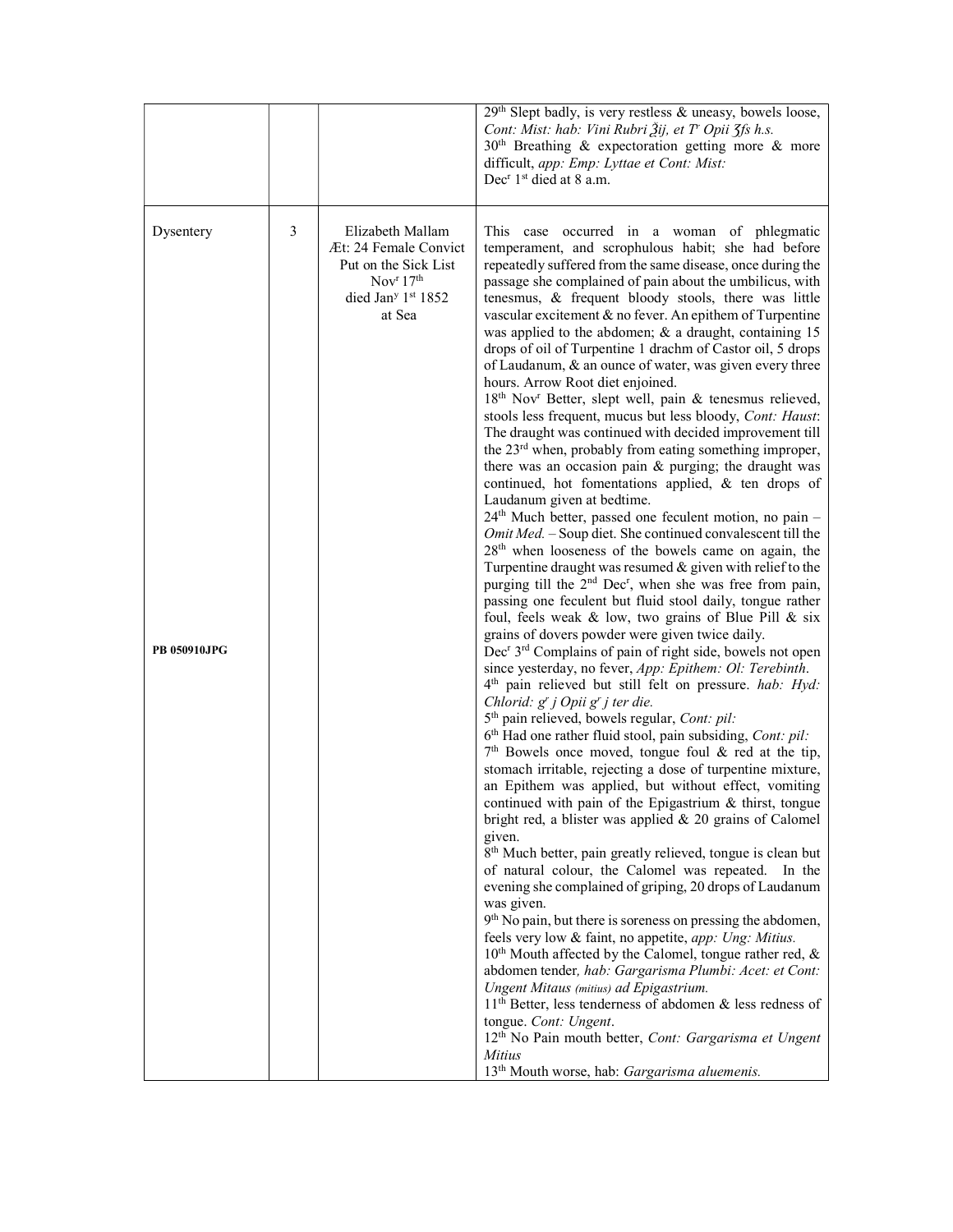|                          |   |                                                                                                                                                            | 14th Mouth still sore, felt a desire for a little broth<br>yesterday, no pain of abdomen, tongue pale, hab: Vini<br>Rubri $3i$<br>15 <sup>th</sup> Mouth sometimes very sore, bowels loose, wine was<br>rejected, no appetite, feels very weak & low, an Enema of<br>preserved soup was given, $\&$ the wine repeated in smaller<br>doses at intervals.<br>16 <sup>th</sup> Is getting weaker, another enema was given, but not<br>retained two minutes, an ounce of port wine given thrice<br>daily.<br>17th very weak & low, takes no food, stomach irritable,<br>injections come away as soon as given, bowels loose &<br>stools mucous & bloody, Vini $\tilde{\mathcal{J}}$ fs $3^{iis}$ q.q. hora Enema<br>Amyli et T <sup>re</sup> Opii 3ij.<br>18 <sup>th</sup> Purging stopped, but stomach will retain nothing but<br>a little port wine & water, pulse feeble & rapid. Cont: Vin:<br>19th A blistered surface is kept open over the stomach, but<br>the irritability of stomach continues, no nourishment can<br>be taken, except a table spoonful of port wine; this state of<br>things continued till the 24 <sup>th</sup> when the purging came on<br>again, but was stopped by an opiate enema $\&$ a turpentine<br>Epithem applied to the bowels.<br>25 <sup>th</sup> Slept better, vomiting less urgent. An Enema of<br>Arrow Root was given twice a day.<br>26 <sup>th</sup> Vomiting continues, complains of pain at the<br>Epigastrium, App: Emp: Lyttae et hab: Enema Amyli bis<br>die.<br>$27th$ No Change, The Enemata were retained - Cont:<br>Enema.<br>28 <sup>th</sup> Sickness of stomach somewhat less, no desire for<br>food, is evidently sinking, Cont: Enemata et Vin: 3fs ter<br>die.<br>29 <sup>th</sup> Purging with dysenteric stools has come on again. no<br>desire for food, stomach less irritable – Enema $T^e$ Opii $\overline{\chi}$ j<br>in Amyli.<br>30 <sup>th</sup> Slept a good deal, complains of pain of Epigastrium<br>& soreness of Sternum, nausea & vomiting Cont: Injectic<br>Amyli ter die et $T^e$ Opii $\zeta$ <i>j</i> h.s.<br>$31st$ Is evidently sinking, & almost unable to swallow.<br>Cont: Enema.<br>Jan <sup>y</sup> 1 <sup>st</sup> died. |
|--------------------------|---|------------------------------------------------------------------------------------------------------------------------------------------------------------|--------------------------------------------------------------------------------------------------------------------------------------------------------------------------------------------------------------------------------------------------------------------------------------------------------------------------------------------------------------------------------------------------------------------------------------------------------------------------------------------------------------------------------------------------------------------------------------------------------------------------------------------------------------------------------------------------------------------------------------------------------------------------------------------------------------------------------------------------------------------------------------------------------------------------------------------------------------------------------------------------------------------------------------------------------------------------------------------------------------------------------------------------------------------------------------------------------------------------------------------------------------------------------------------------------------------------------------------------------------------------------------------------------------------------------------------------------------------------------------------------------------------------------------------------------------------------------------------------------------------------------------------------------------------------------------------------------------------------------------------------------------------------------------------------------------------------------------------------------------------------------------------------------------------------------------------------------------------------------------------------------------------------------------------------------------------------------------------------------------------------------------------------------------------------------------------------------------|
| PB 050911JPG<br>Diarrhea | 4 | Thos Connolly<br>Æt: 6 months, child of a<br>Female convict put on<br>Sick List Nov: 17th -<br>died Nov <sup>r</sup> 20 <sup>th</sup> 1852<br>(sic) at Sea | This was one of a number of children which were brought<br>up in Workhouses separate from the mother, &<br>imperfectly nourished. After coming on board the mother<br>neglected it, & did not apply for medical aid till it was too<br>late; the child had been suffering from Diarrhea for some<br>time previously, & was much wasted, stools greenish &<br>fluid; an Epithem was applied, & two grains of $Hyd$ : č<br>Creta given three times a day.<br>18 <sup>th</sup> Stools less frequent, but the child is very weak & low,<br>a tea spoonful of port wine was given every three hours &<br>the powders continued.<br>19th Diarrhea less but no sign of reaction, wine & powders<br>continued.<br>20 <sup>th</sup> The child was sinking all night & expired this<br>morning.                                                                                                                                                                                                                                                                                                                                                                                                                                                                                                                                                                                                                                                                                                                                                                                                                                                                                                                                                                                                                                                                                                                                                                                                                                                                                                                                                                                                                        |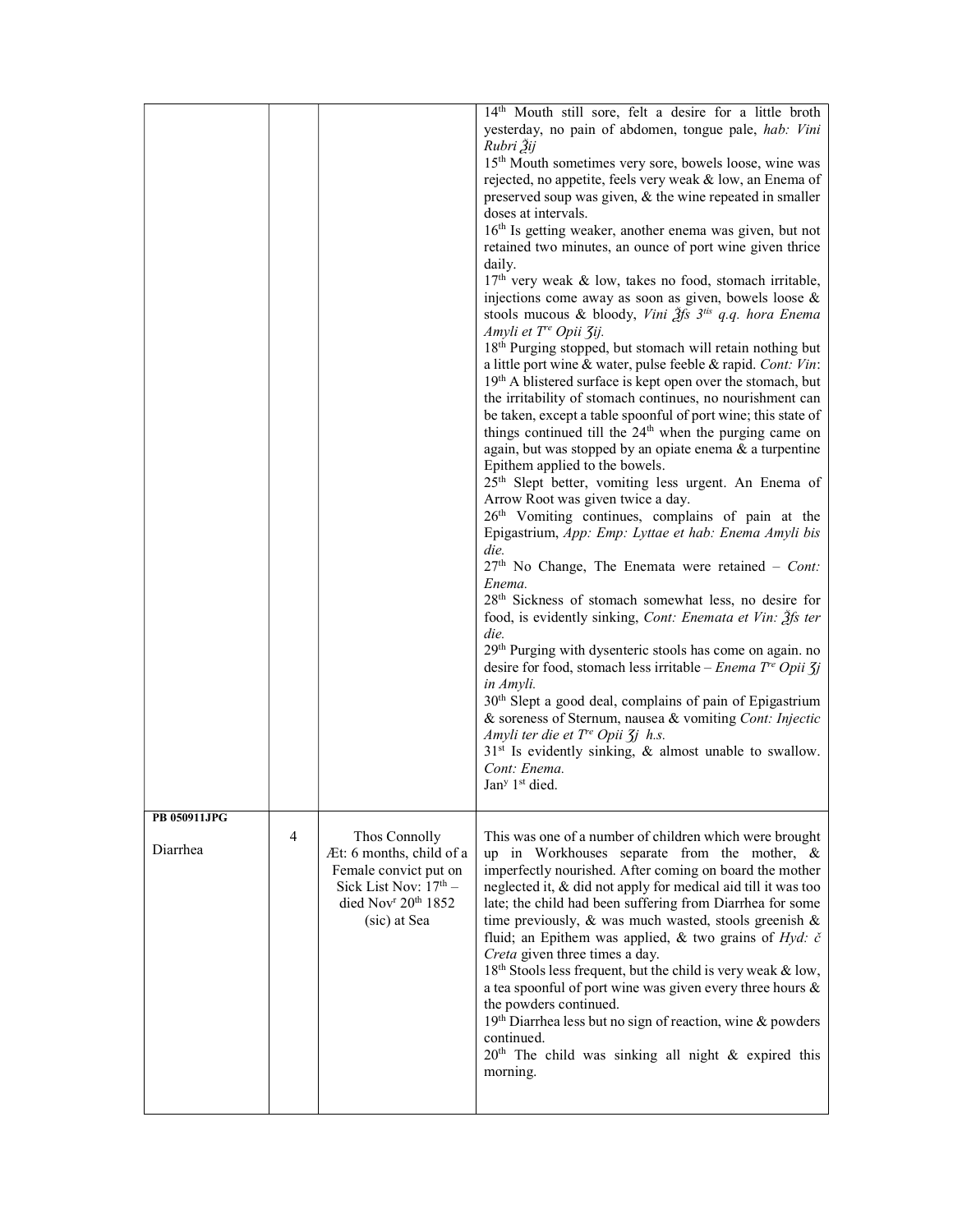| Mania                     | 5 | Elizabeth Douglas<br>Æt:21 Female Convict<br>Put on sick list Nov <sup>r</sup><br>20 <sup>th</sup> discharged to<br>Hospital Jan <sup>y</sup> 27 <sup>th</sup> 1852<br>at Hobart Town. | After some days previous excitement & strangeness of<br>manner, this girl became so violent that it was necessary<br>to confine her in a straight jacket, it appears she had before<br>been under treatment for the same complaint in Scotland;<br>The only medicine which seemed to abate her violence $\&$<br>procure sleep was Tartar Emetic in large doses.<br>After some time she became less violent $&$ the straight<br>jacket was removed, as soon as the ship arrived in Hobart<br>town she was sent to Hospital.                                                                                                                                                                                                                                                                                                                                                                                                                                                                      |
|---------------------------|---|----------------------------------------------------------------------------------------------------------------------------------------------------------------------------------------|-------------------------------------------------------------------------------------------------------------------------------------------------------------------------------------------------------------------------------------------------------------------------------------------------------------------------------------------------------------------------------------------------------------------------------------------------------------------------------------------------------------------------------------------------------------------------------------------------------------------------------------------------------------------------------------------------------------------------------------------------------------------------------------------------------------------------------------------------------------------------------------------------------------------------------------------------------------------------------------------------|
| Atrophy<br>Marasmus       | 6 | Henry Kennedy<br>Æt:1year, child of a<br>Female convict<br>put on Sick List Dec <sup>r</sup><br>$21st$ – died Dec <sup>r</sup> 22 <sup>nd</sup><br>1852 at Sea                         | This was the child of the Female prisoner whose case (no<br>2) is already detailed. After the mother's illness the child,<br>which was never a strong or healthy one, gradually<br>wasted, without showing any other sign of disease,<br>several kinds of farinaceous diet was tried but in vain, it<br>was suffering pain on the 21st, & much emaciated, 2<br>grains of dovers powder & two grains of Hyd: č Creta<br>were given twice with apparent relief of the pain, but the<br>child expired on the morning of the $22nd$ .                                                                                                                                                                                                                                                                                                                                                                                                                                                               |
| Dysentery                 | 7 | Grace Brown<br>Æt:1year, child of a<br>Female convict put on<br>Sick List Dec <sup>r</sup> 28 <sup>th</sup> 1851<br>died at sea Jan <sup>y</sup> 11 <sup>th</sup><br>1852              | This case occurred in a child, one of five, which had been<br>sent out with their mother; up to the period of the attack<br>the child was lively & healthy but at this period the mother<br>became ill, & the child suffered from want of its usual<br>nutriment.<br>The symptoms were those usual in Dysentery, pain of<br>bowels & bloody stools, two grains of Hyd: č Creta were<br>given three times a day, & Turpentine Epithems applied to<br>the abdomen. This treatment was continued with benefit<br>till the $4th$ of Jan <sup>y</sup> , when the bowel complaint seemed to<br>subside into diarrhea; a little port wine was given three<br>times a day with apparent benefit till the $7th$ when the<br>purging returned, 5 drops of Turpentine, with two of<br>Laudanum were then given three times daily; this<br>treatment was at first attended with apparent benefit, but<br>ultimately without success, & the child sank at 3 a.m. on<br>the morning of the 11 <sup>th</sup> . |
| PB 050912JPG<br>Dysentery | 8 | Anne Brown<br>Æt:3 daughter of a<br>Female convict put on<br>Sick List Dec <sup>r</sup> 28 <sup>th</sup> 1851<br>died at sea Jan <sup>y</sup> 4 <sup>th</sup> 1852                     | This poor child was of a scrophulous habit, & very much<br>attenuated, she had been several times afflicted with<br>diarrhea previously.<br>She complained of the usual symptoms, pain of bowels,<br>frequent bloody stools & tenesmus.<br>Turpentine Epithems were applied, a farinaceous diet<br>prescribed, 7 4 grains of <i>Hyd: č Creta</i> given every six<br>hours. These measures gave some relief, & the purging<br>was stopped after a few days; port wine was then given in<br>Arrow Root, & concentrated soup, to support the strength;<br>but in vain, she sank apparently from exhaustion on the 4 <sup>th</sup><br>Jan <sup>y</sup> .                                                                                                                                                                                                                                                                                                                                            |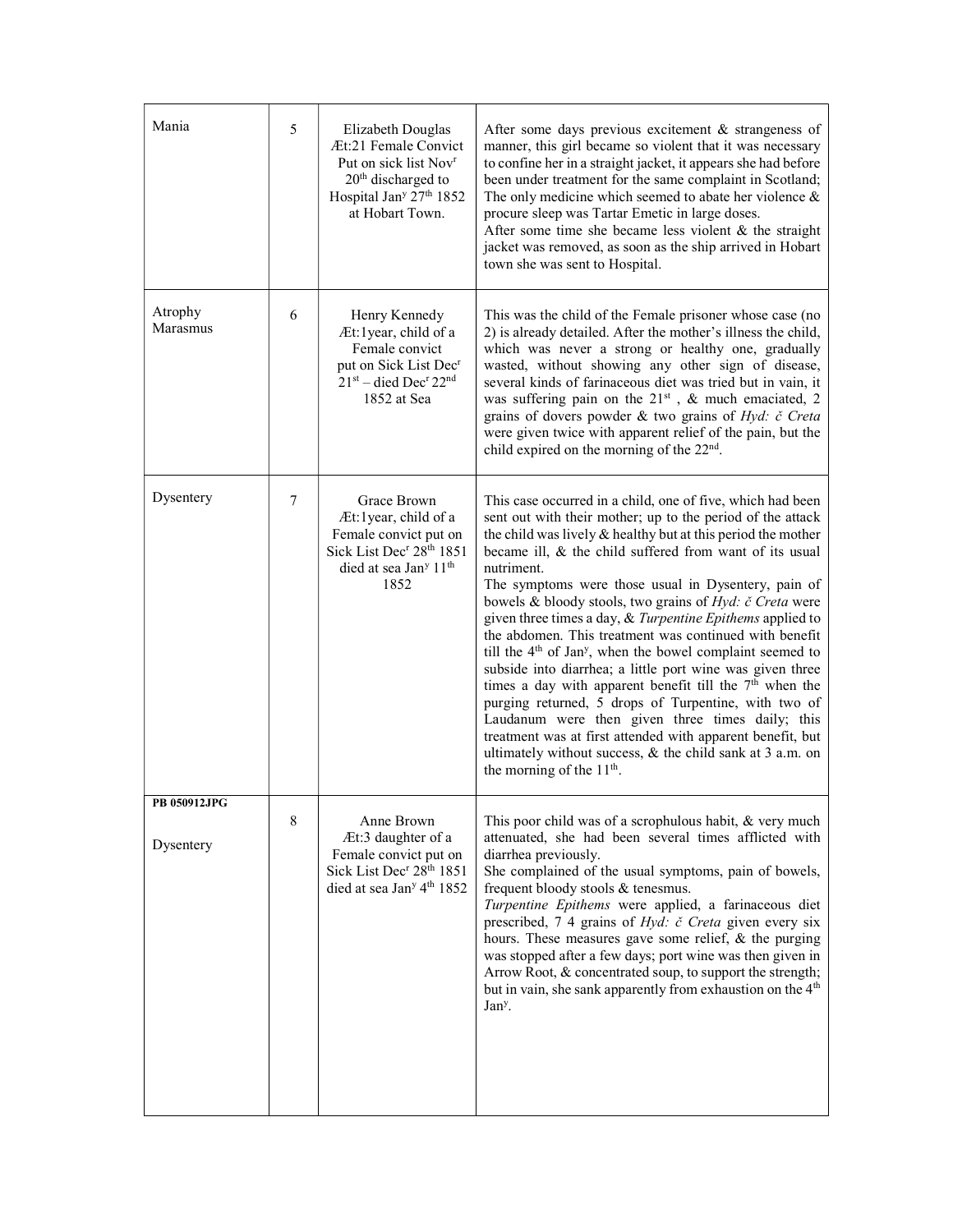| Dysentery                 | 9  | Eliza Brown<br>Æt:6 daughter of a<br>Female convict put on<br>Sick List Dec <sup>r</sup> 28 <sup>th</sup> 1851<br>Sent to Hospital at<br>Hobart Town Jan <sup>y</sup> 27 <sup>th</sup><br>1852 | This case occurred to another of this ill nourished $\&$<br>unhappy family, she complained of the usual symptoms,<br>pain of bowels, mucous & bloody stools & tenesmus.<br>Hyd: č Creta was given in 5 grains doses three times a<br>day, a turpentine Epithem applied to the abdomen, &<br>farinaceous diet prescribed, this treatment was attended<br>with benefit, the pain subsided $\&$ the stools became<br>feculent but fluid. After the lapse of some days Turpentine<br>was given in doses of ten drops, the diet was changed to<br>concentrated soup & a table spoonful of Port Wine was<br>given three times a day, under this treatment the child<br>improved, but occasionally a relapse took place & the<br>bowels never altogether resumed their natural function.<br>On the ships arrival at Hobart Town she was sent to<br>Hospital.                                                                                                                                                                                                                                                                                                                                                                                                                                                                                                                                                                          |
|---------------------------|----|------------------------------------------------------------------------------------------------------------------------------------------------------------------------------------------------|--------------------------------------------------------------------------------------------------------------------------------------------------------------------------------------------------------------------------------------------------------------------------------------------------------------------------------------------------------------------------------------------------------------------------------------------------------------------------------------------------------------------------------------------------------------------------------------------------------------------------------------------------------------------------------------------------------------------------------------------------------------------------------------------------------------------------------------------------------------------------------------------------------------------------------------------------------------------------------------------------------------------------------------------------------------------------------------------------------------------------------------------------------------------------------------------------------------------------------------------------------------------------------------------------------------------------------------------------------------------------------------------------------------------------------|
| Dysentery                 | 10 | Elizabeth Bosanko<br>Child Æt 12 months<br>put on Sick List<br>Dec <sup>r</sup> 28 <sup>th</sup> 1851<br>Sent to Hospital at<br><b>Hobart Town</b><br>Jan <sup>y</sup> 27 <sup>th</sup> 1852   | This child was of Lymphatic Temperament &<br>Scrophulous habit. The present attack was brought on by<br>the mother giving it all kinds of food indiscriminately. The<br>child was suffering pain & passing bloody stools.<br>Counter- Irritation was applied to the bowels, $Hyd$ : č<br>Creta $g^{r}$ ij given three times a day, & after some days<br>changed for 5 drops of Turpentine & a drop of Laudanum<br>three times daily, at first this change seemed to be<br>beneficial but the medicine soon lost its effect. Calomel g'<br>ij & dovers powder $gr$ ij were then tried every six hours<br>with trifling benefit, but without permanent success, the<br>child lingered on, becoming thinner, & on the ships arrival<br>at Hobart Town it was sent to Hospital.                                                                                                                                                                                                                                                                                                                                                                                                                                                                                                                                                                                                                                                    |
| PB 050913JPG<br>Dysentery | 11 | Elizabeth Saunders<br>Æt: 30 Female Convict<br>put on Sick List<br>Dec <sup>r</sup> 28 <sup>th</sup> 1851<br>died Jan <sup>y 8th</sup> 1852                                                    | The subject of this case was a poor helpless creature<br>deficient in intellect, she had suffered before several times<br>from the same disease. On this occasion she complained<br>of pain about the umbilicus, frequent mucous & bloody<br>stools & Tenesmus, tongue foul, skin hot, pulse frequent.<br>An ounce of Castor Oil was given, followed up by ten<br>drops of turpentine 5 drops of Laudanum & a drachm of<br>Castor Oil every three hours, a turpentine Epithem was<br>applied to the bowels & Arrow Root diet allowed. This<br>treatment was continued with some relief to the pain but<br>with little permanent benefit till the 1 <sup>st</sup> January, when 4<br>grains of Calomel $\&$ 1 grain of opium were given three<br>times a day & an opiate enema given at night. This was<br>continued till the 3 <sup>rd</sup> with little benefit. The Turpentine<br>mixture was then resumed but without benefit. On the 4 <sup>th</sup><br>eight grains of dover's powder were given three times a<br>day. 5 <sup>th</sup> Better, slept well, pain relieved, has had 3 stools<br>still dysenteric in character, Cont: Pulv: Doveri.<br>$6th$ Better, but much reduced & very weak, has had one<br>feculent stool in the night & one this morning, hab: Vini<br>Rubri Žij, Cont: Pulv: Doveri.<br>7 <sup>th</sup> Purging has stopped, but weakness increases, Vini<br>Žij, ter die.<br>8 <sup>th</sup> died. |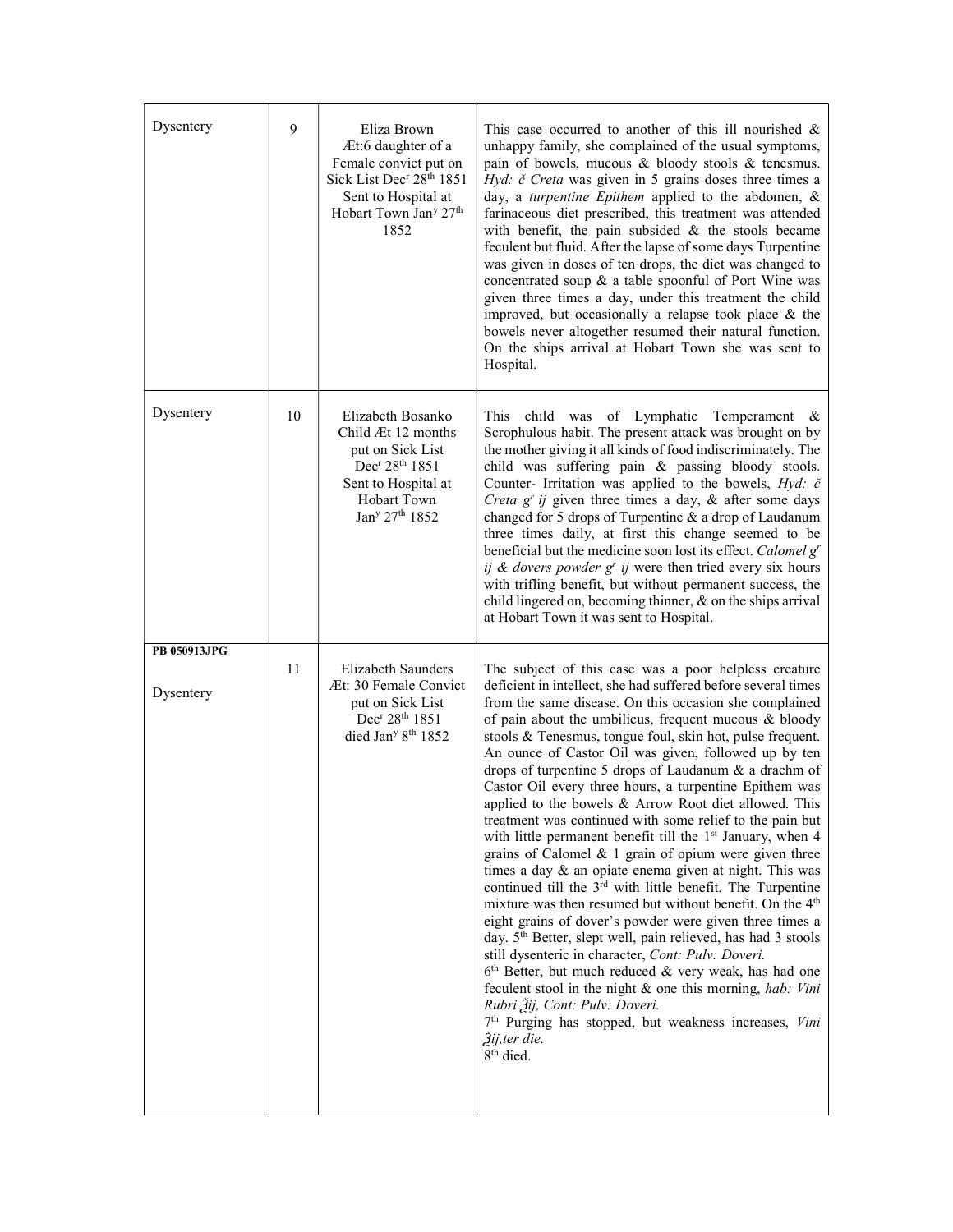| Dysentery           | 12 | Catherine Casterton<br>Æt: 18 Female Convict<br>put on Sick List<br>Jan <sup>y 5th</sup> 1852<br>Sent to Hospital at<br>Hobart Town<br>Jan <sup>y</sup> 27 <sup>th</sup> 1852. | This girl was of Lymphatic Temperament & scrophulous<br>habit, this was the second attack of dysentery she had<br>suffered on board. She complained of pain of abdomen,<br>with Tenesmus & frequent mucous & bloody stools. An<br>ounce of castor Oil with 15 drops of Laudanum were<br>given.<br>6 <sup>th</sup> Bowels not moved in the night. Complains of pain on<br>pressure over the Caecum, app: Eipthem Ol: Terebinth: et<br>hab: Hyd: Chlorid: $g^r$ iv Opii $g^r$ j. The pain not being<br>relieved a blister was applied at night.                                                                                                                                                                                                                                                                                                                                                                                                                                                                                                                                                                                                                                                                                                                                                                                                                                                                                                                                                                                                                                                                                                                                                                                                                                                                                                                                                                                                                                                                                                                                                                                                                                     |
|---------------------|----|--------------------------------------------------------------------------------------------------------------------------------------------------------------------------------|-----------------------------------------------------------------------------------------------------------------------------------------------------------------------------------------------------------------------------------------------------------------------------------------------------------------------------------------------------------------------------------------------------------------------------------------------------------------------------------------------------------------------------------------------------------------------------------------------------------------------------------------------------------------------------------------------------------------------------------------------------------------------------------------------------------------------------------------------------------------------------------------------------------------------------------------------------------------------------------------------------------------------------------------------------------------------------------------------------------------------------------------------------------------------------------------------------------------------------------------------------------------------------------------------------------------------------------------------------------------------------------------------------------------------------------------------------------------------------------------------------------------------------------------------------------------------------------------------------------------------------------------------------------------------------------------------------------------------------------------------------------------------------------------------------------------------------------------------------------------------------------------------------------------------------------------------------------------------------------------------------------------------------------------------------------------------------------------------------------------------------------------------------------------------------------|
| <b>PB 050914JPG</b> |    |                                                                                                                                                                                | 7 <sup>th</sup> Less pain, gums tender, bowels moved, stools fluid but<br>feculent, hab: Ol: Tere: " xv T' Opii " x ter die et Opii g'<br>$ij$ h.s.<br>$8th$ Better bowels twice moved, <i>Opii</i> $gr$ <i>ij</i> . In the evening<br>purging with great pain came on; an Enema with $\zeta j$ T' Opii<br>was administered.<br>9th Better, pain & purging relieved, the Enema was<br>repeated. In the evening she complained of distressing<br>Tenesmus when the Enema was repeated with the addition<br>of 2 grains of Nitrate of Silver.<br>10 <sup>th</sup> Was relieved by the Enema but since midnight<br>purging & Tenesmus have been very distressing, stomach<br>has been too irritable to administer medicine by the<br>mouth, Enema repeated with $T$ Opii $\zeta$ fs & in the evening<br>with the nitrate of silver.<br>11 <sup>th</sup> Tenesmus very great desire to go to stool constant,<br>stools scanty mucous & bloody, stomach more quiet.,<br>hab: T' Opii 3fs et Rept: Enema sine argent: nitrat:<br>$12th$ Better less pain & desire to stool, stools fluid & more<br>copious, hab: Pulv: Doveri g' viij ter die.<br>13 <sup>th</sup> Improves Cont: Pulv: Doveri.<br>14th Purging & Tenesmus have returned, stools dysenteric,<br>Hab: Hyd: Chlorid: $\partial j$<br>15 <sup>th</sup> Much purged in the early part of the night, has been<br>easier this morning, Rept: Hyd: Chlorid: Əj.<br>16th Bowels still very loose, with great pain, blister is kept<br>open, Rept: Hyd: Chlorid: et hab: T' Opii 3fs bis die<br>17 <sup>th</sup> Tenderness across the arch of the Colon, 3 fluid<br>motions without pain or tenesmus, gums affected, app:<br>Epithem: Ol: terebinth: omit: medicin.<br>18 <sup>th</sup> Has been easy all night, but this morning the purging<br>has returned, with vomiting & pain on pressure over<br>Epigastrium, stools greenish, app: Epithem Ol: Terebinth.<br>$19th$ Sickness & pain relieved, bowels twice moved -<br>stools yellowish. Omit: medicina.<br>20 <sup>th</sup> Bowels still loose, but stools are feculent, apin of<br>Epigastrium & vomiting. app: Epithem: et hab: pulv:<br>Doveri g <sup>r</sup> iijii. |
|                     |    |                                                                                                                                                                                | 21 <sup>st</sup> Better, no pain stomach quiet, stools more solid &<br>feculent. Rept: Pulv: Doveri.<br>22 <sup>nd</sup> Improves Cont: Pulv: Doveri.<br>23rd Purging has returned with griping, skin hot, app:<br>Epithem: Ol: Terebinth.<br>24 <sup>th</sup> Much better, 2 feculent motions. Pulv: Doveri g' iijii<br>bis die.<br>25 <sup>th</sup> Improves Cont: Pulv: Doveri.<br>26th Continues to improve, stools feculent & fluid, Cont:                                                                                                                                                                                                                                                                                                                                                                                                                                                                                                                                                                                                                                                                                                                                                                                                                                                                                                                                                                                                                                                                                                                                                                                                                                                                                                                                                                                                                                                                                                                                                                                                                                                                                                                                   |
|                     |    |                                                                                                                                                                                | Pulv: Doveri.<br>27 <sup>th</sup> Sent to Hospital.                                                                                                                                                                                                                                                                                                                                                                                                                                                                                                                                                                                                                                                                                                                                                                                                                                                                                                                                                                                                                                                                                                                                                                                                                                                                                                                                                                                                                                                                                                                                                                                                                                                                                                                                                                                                                                                                                                                                                                                                                                                                                                                               |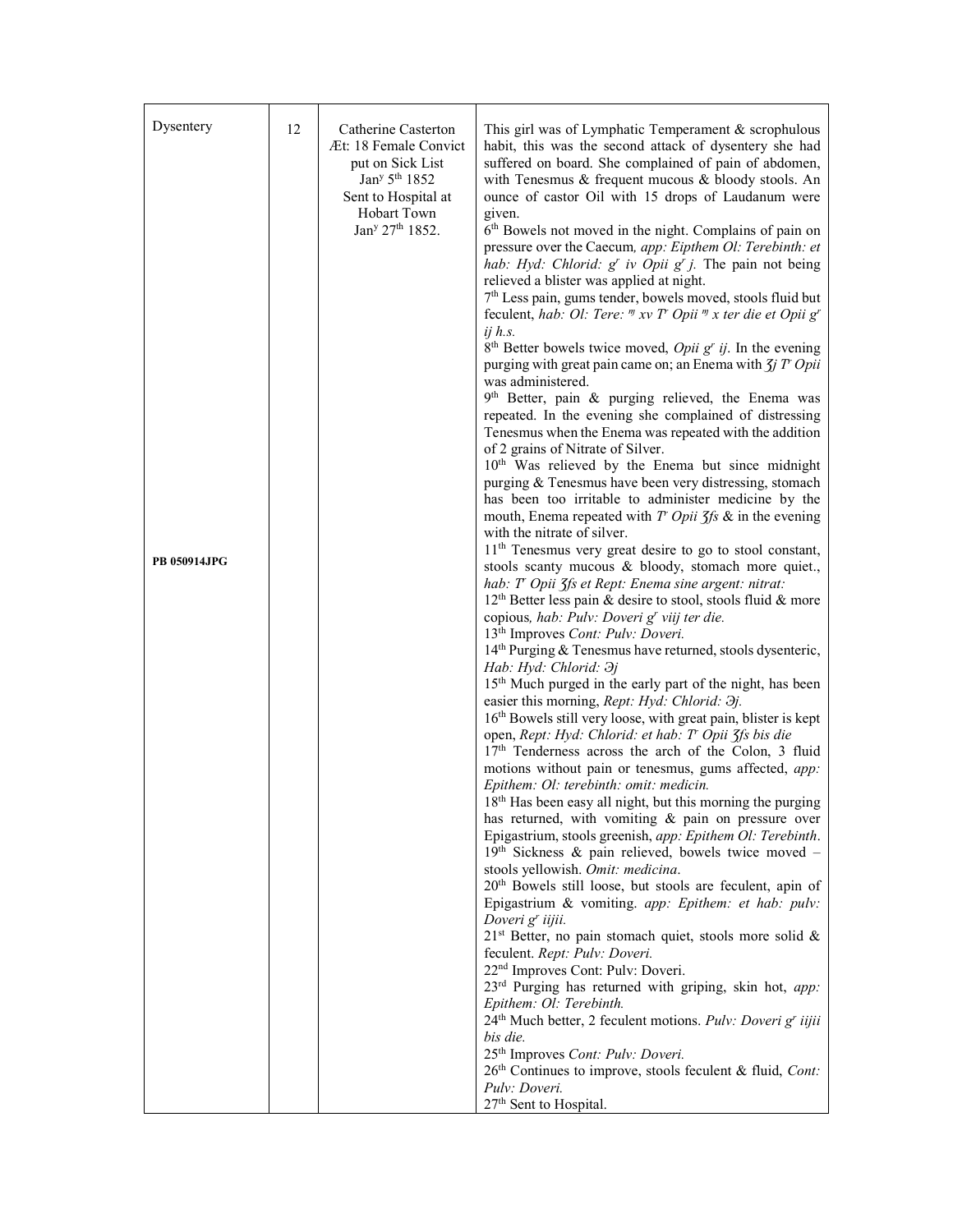| Dysentery<br><b>PB 050915JPG</b> | 13 | Ann Brown<br>Æt: 37 Female Convict<br>put on Sick List<br>Jan <sup>y</sup> 5 <sup>th</sup><br>died at sea<br>Jan <sup>y</sup> 22 <sup>nd</sup> 1852                 | The subject of this case was a poor woman the mother of<br>five children who were all attacked by dysentery; she had<br>been badly fed in the workhouse, & for some time<br>previously had been exposed to great privations, she was<br>thin & weak, complained of slight pain of bowels, with<br>purging of bloody stools & tenesmus. 15 drops of<br>Turpentine 10 drops of Laudanum & 3j of Castor Oil were<br>given three times a day. Arrow Root diet.<br>$6th$ Better, pain & purging less, stools more feculent, <i>Cont</i> :<br>Mist:<br>$7th$ Improves, expressed a desire for soup & relished it,<br>Cont: Mist:<br>7 <sup>th</sup> Not so well purging has returned Cont: Mist: et hab:<br>pulv: Doveri g' xv h.s.<br>8 <sup>th</sup> No better, pain of bowels, app: Emp: Lyttæ et Cont:<br>Mist:<br>9th Pain relieved, bowels still loose, Cont: Mist:<br>Terebinth: č Opii.<br>10 <sup>th</sup> Better, purging less, stools feculent Cont: Mist:<br>11 <sup>th</sup> Purging nearly stopped, feels very weak, Vini Rubri:<br>$\tilde{J}$ ij bis die, Soup diet.<br>12 <sup>th</sup> Better, slept well, bowels once moved, tongue & skin<br>natural, Cont: Vin: Soup for diet. In the evening the<br>dysenteric purging returned, Ten minims of Laudanum 15<br>drops of Turpentine & a drachm of Castor Oil were given<br>13 <sup>th</sup> Better, no motion in the night, does not gain strength,<br>Cont: Wine & Soup - Cont: Mist: Terebinth č Opii bis die<br>14 <sup>th</sup> Not so well 3 mucous stools in the night, <i>Cont: Mist:</i><br>Tereb: č Opii ter die - Cont: Wine.<br>15 <sup>th</sup> Better, purging stopped Cont: Mist:<br>16 <sup>th</sup> Bowels very loose, motions dysenteric, is very weak<br>& low, no desire for food Cont: Mist: et Vin: Rubri.<br>17th Purging continues, very little pain. Cont: mist: et Vin:<br>et hab: Opii g' ij h.s.<br>18 <sup>th</sup> Slept well, one motion, no appetite. Cont: Mist:<br>Terebinth č T' Opii $\sqrt[m]{xx}$ in sing: dose – much better in the<br>evening.<br>19th Tenesmus & purging came on in the night, but is less<br>this evening. Cont: Mist: et hab: Opii g' ij h.s.<br>20 <sup>th</sup> Is better in the day, but purging comes on in the night,<br>is getting very weak & low, Cont: Mist: et Vinum.<br>21 <sup>st</sup> Purged again in the night, stools feculent but fluid,<br>hab: Pulv: Doveri g' x Vini Rubri Žij ter die.<br>22 <sup>nd</sup> Sank exhausted. |
|----------------------------------|----|---------------------------------------------------------------------------------------------------------------------------------------------------------------------|-------------------------------------------------------------------------------------------------------------------------------------------------------------------------------------------------------------------------------------------------------------------------------------------------------------------------------------------------------------------------------------------------------------------------------------------------------------------------------------------------------------------------------------------------------------------------------------------------------------------------------------------------------------------------------------------------------------------------------------------------------------------------------------------------------------------------------------------------------------------------------------------------------------------------------------------------------------------------------------------------------------------------------------------------------------------------------------------------------------------------------------------------------------------------------------------------------------------------------------------------------------------------------------------------------------------------------------------------------------------------------------------------------------------------------------------------------------------------------------------------------------------------------------------------------------------------------------------------------------------------------------------------------------------------------------------------------------------------------------------------------------------------------------------------------------------------------------------------------------------------------------------------------------------------------------------------------------------------------------------------------------------------------------------------------------------------------------------------------------------------------------------------------------------------------------------------------------------------------------------------------------------------------------------------------------------------------------------------------------------------------------------------------------------------------------------------------------------------|
| Dysentery                        | 14 | James Howis<br>Æt: 3 child of a Female<br>Convict put on the sick<br>list Jan <sup>y</sup> 7 <sup>th</sup><br>Died Jan <sup>y</sup> 17 <sup>th</sup> 1852<br>at Sea | This child was badly fed, & had been repeatedly ill with<br>bowel complaints previously. He suffered much pain &<br>motions were very bloody, a blister was applied & 5 drops<br>of Turpentine with 3 drops of Laudanum were given every<br>three hours.<br>8 <sup>th</sup> Less pain, purging frequent, stools still very bloody.<br>Cont: Mist: et hab: Enema Argent: nitr g' j Tr Opii "v<br>9 <sup>th</sup> Better, purging less, <i>Cont: Mist:</i><br>10 <sup>th</sup> Improves Cont: Mist:<br>11 <sup>th</sup> Stools improve in appearance & are less frequent,<br>Cont: Mist:                                                                                                                                                                                                                                                                                                                                                                                                                                                                                                                                                                                                                                                                                                                                                                                                                                                                                                                                                                                                                                                                                                                                                                                                                                                                                                                                                                                                                                                                                                                                                                                                                                                                                                                                                                                                                                                                                  |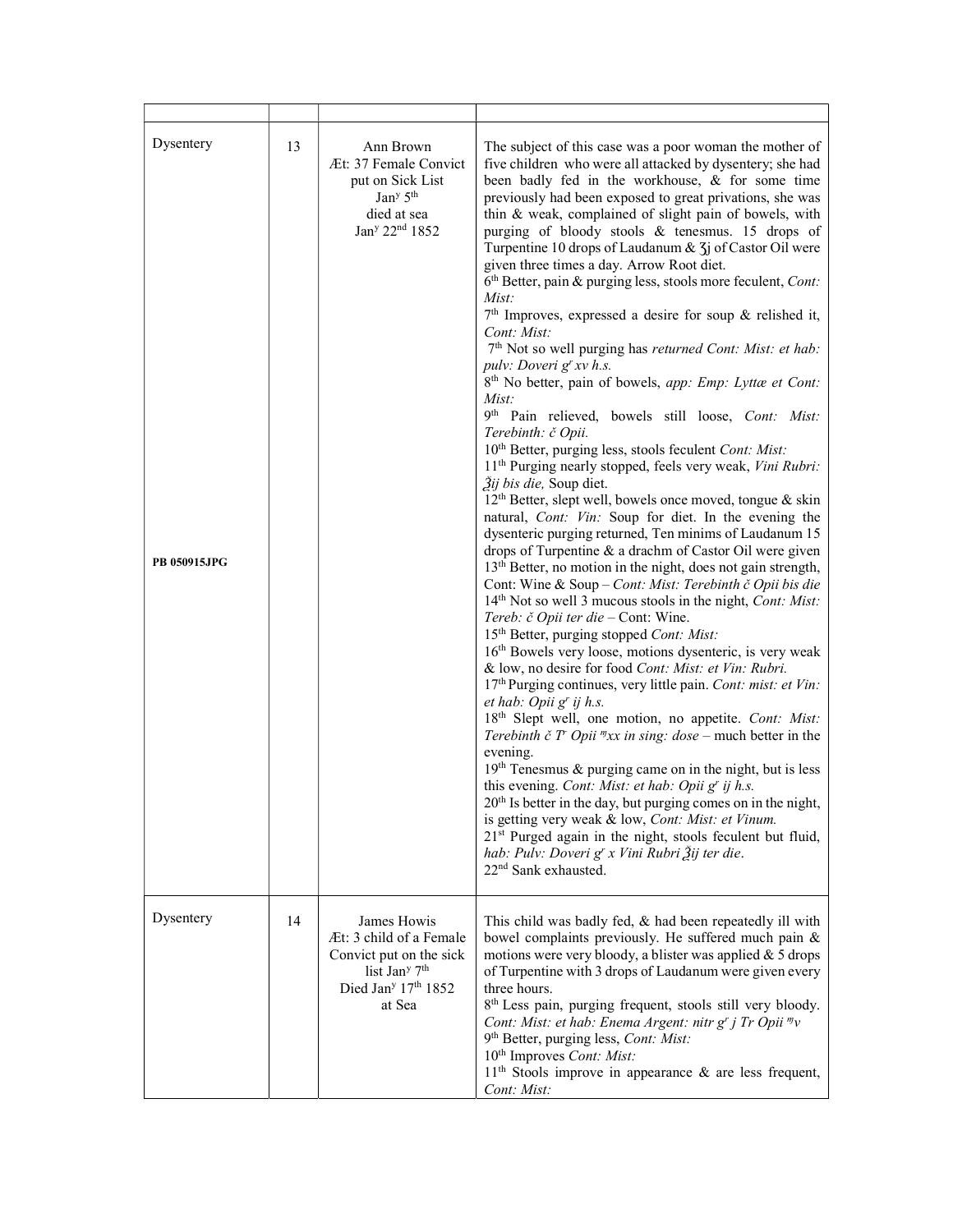|                          |    |                                                                                                                                                                                           | 12 <sup>th</sup> Was frequently purged in the night, stools bloody,<br>Blister is kept open, Cont: Mist:<br>13 <sup>th</sup> No better, Cont: Mist: č Tr Opii <sup>m</sup> iij in singul: dose<br>14 <sup>th</sup> Less purging & stools less bloody Cont: Mist:<br>15 <sup>th</sup> No improvement, <i>Hyd: č Creta g' iv bis die</i><br>16th Worse, purging continues, nearly pure blood, Pulv:<br>Doveri g <sup>r</sup> iij ter die.<br>$17th$ died.                                                                                                                                                                                                                                                                                                                                                                                                                                                                                                                                                                                                                                                                                                                                                                                                                                                                                                                  |
|--------------------------|----|-------------------------------------------------------------------------------------------------------------------------------------------------------------------------------------------|--------------------------------------------------------------------------------------------------------------------------------------------------------------------------------------------------------------------------------------------------------------------------------------------------------------------------------------------------------------------------------------------------------------------------------------------------------------------------------------------------------------------------------------------------------------------------------------------------------------------------------------------------------------------------------------------------------------------------------------------------------------------------------------------------------------------------------------------------------------------------------------------------------------------------------------------------------------------------------------------------------------------------------------------------------------------------------------------------------------------------------------------------------------------------------------------------------------------------------------------------------------------------------------------------------------------------------------------------------------------------|
| Phthisis<br>PB 050916JPG | 15 | Hannah Oliver<br>Æt: 31 Female Convict<br>Put on sick list Jan <sup>y</sup> 12 <sup>th</sup><br>Sent to Hospital at<br>Hobart town Jan <sup>y</sup> 27 <sup>th</sup><br>1852              | This woman was of phlegmatic Temperament &<br>Scrophulous habit. She had been wasting for some time<br>before application, & probably had disease of mesenteric<br>glands. Complained of pain of bowels & want of appetite,<br>great weakness & foul breath, thirst urgent, skin rather<br>hot, 15 drops of Turpentine & a drachm of Castor Oil were<br>given three times a day.<br>13 <sup>th</sup> Less pain, skin moister, Cont: Mist:<br>14 <sup>th</sup> Improves, appetite better, Cont: Mist:<br>15 <sup>th</sup> Improves, <i>Cont: Mist:</i><br>16 <sup>th</sup> Better, Cont: Mist: Sago diet<br>17 <sup>th</sup> No pain skin moist, appetite improves, thirst urgent,<br>Cont: Mist:<br>18 <sup>th</sup> Improves Cont:<br>19th Feels weak, but is better, Quin: g' ij ter die<br>20 <sup>th</sup> Gets stronger, Cont: Quin:<br>21 <sup>st</sup> Complains of menorrhagia with cough & viscid<br>expectoration hab: Liq: Plumbi: Acet: Aceti Jj ag: Žj ter<br>die<br>22 <sup>nd</sup> Less flooding & cough, Cont: Mist:<br>23 <sup>rd</sup> Flooding ceased, cough & expectoration relieved,<br>Cont: Mist:<br>23rd Cough better, menorrhagia stopped, feels weak Quin:<br>g' ij Vini Rubri Žij bis die<br>24th Much better, Cont: Quin:<br>25 <sup>th</sup> Improves, Cont: omnia<br>26 <sup>th</sup> Better, Cont: omnia<br>27 <sup>th</sup> To Hospital |
| Ulcus                    | 16 | Eliza Holiday<br>(Holloway)<br>Æt:21 Female Convict<br>put on sick list Jan <sup>y</sup> 26 <sup>th</sup><br>Sent to Hospital at<br>Hobart Town Jan <sup>y</sup> 27 <sup>th</sup><br>1852 | The subject of this case was a girl of bad habit of body,<br>she had received some time before a trifling injury to the<br>left forearm, which degenerated into a bad ulcer, nitrate of<br>silver & a poultice were applied, & next day she was sent<br>to Hospital.                                                                                                                                                                                                                                                                                                                                                                                                                                                                                                                                                                                                                                                                                                                                                                                                                                                                                                                                                                                                                                                                                                     |
| Dyspepsia                | 17 | Mary Williams<br>Æt:24 Female Convict<br>put on sick list Jan <sup>y</sup> 26 <sup>th</sup><br>Sent to Hospital at<br>Hobart Town Jan <sup>y</sup> 27 <sup>th</sup><br>1852               | This woman had some time previously suffered a good<br>deal from suppressed menstruation, & was still irregular,<br>she complained of debility & want of appetite & was<br>evidently in a weak low state, 2 grains of Quinine were<br>given three times a day $\&$ she was sent to Hospital next<br>morning.                                                                                                                                                                                                                                                                                                                                                                                                                                                                                                                                                                                                                                                                                                                                                                                                                                                                                                                                                                                                                                                             |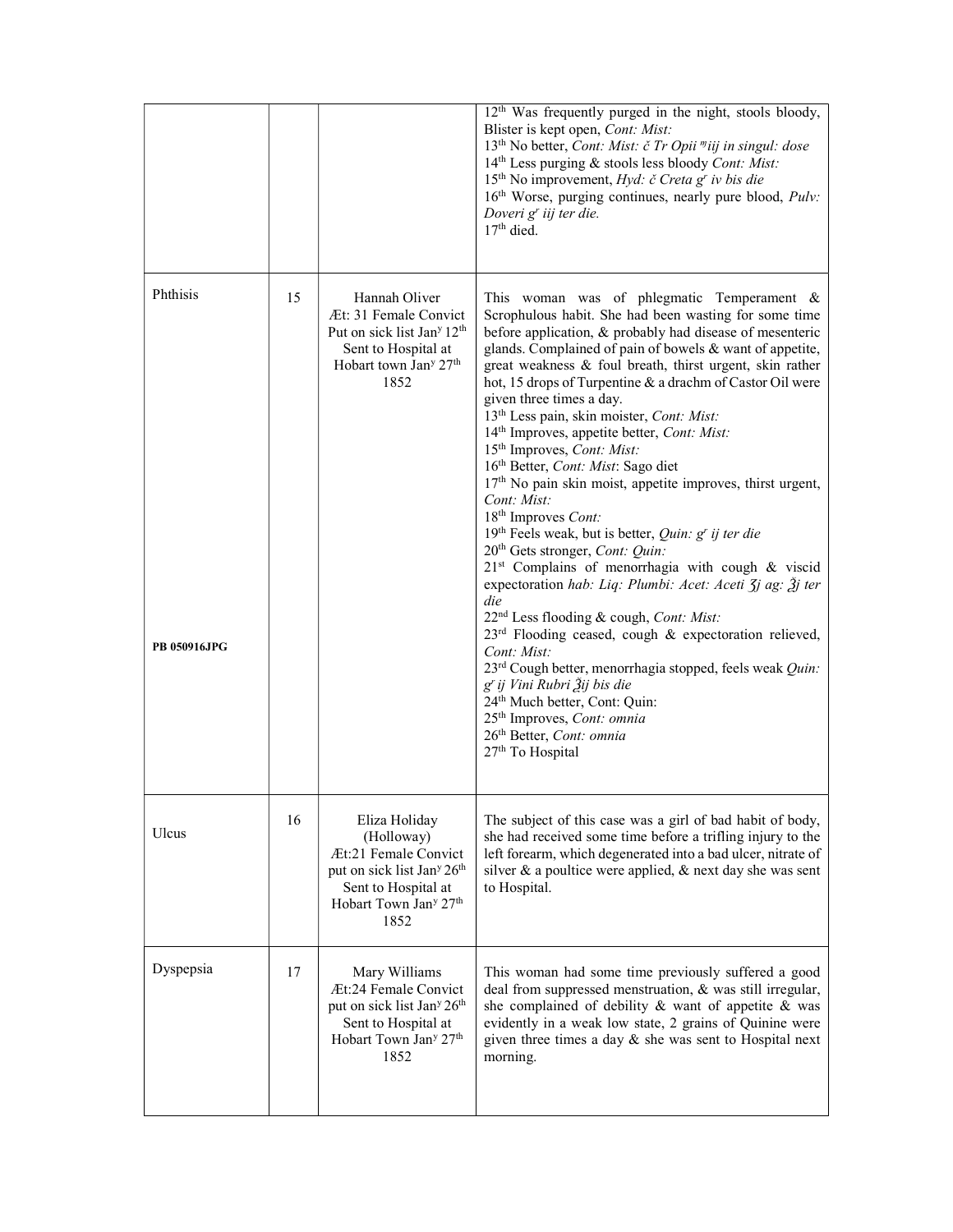| Dysentery                 | 18 | <b>Bridget McIntyre</b><br>Æt:15 Female Convict<br>put on sick list Jan <sup>y</sup> 26 <sup>th</sup><br>Sent to Hospital at<br>Hobart Town Jan <sup>y</sup> 27 <sup>th</sup><br>1852 | This girl was affine young woman strong, of firm fibre $\&$<br>Choleric Temperament, she complained of severe<br>purging, pain of bowels, increased on pressure, &<br>tenesmus, tongue foul, hab: Ol: Terbinth: "xv<br>Ol: Ricini $\zeta j$ T' Opii $\eta x$ ter die.<br>In the evening she was much worse $\&$ an Epithem was<br>applied, the medicine was continued every three hours<br>with 20 drops of Laudanum in each dose, next morning<br>she was sent to Hospital.                                                                                                                                                                                                                                                             |
|---------------------------|----|---------------------------------------------------------------------------------------------------------------------------------------------------------------------------------------|------------------------------------------------------------------------------------------------------------------------------------------------------------------------------------------------------------------------------------------------------------------------------------------------------------------------------------------------------------------------------------------------------------------------------------------------------------------------------------------------------------------------------------------------------------------------------------------------------------------------------------------------------------------------------------------------------------------------------------------|
| Ulcus                     | 19 | Elizabeth Broom<br>Æt:40 Female Convict<br>put on sick list Jan <sup>y</sup> 27 <sup>th</sup><br>Sent to Hospital at<br>Hobart Town Jan <sup>y</sup> 27 <sup>th</sup><br>1852         | This was a case of ulcer over an old cicatrix on the leg,<br>she had been under treatment on a previous occasion for<br>the same disease, she was sent to Hospital at once.                                                                                                                                                                                                                                                                                                                                                                                                                                                                                                                                                              |
| Dysentery                 | 20 | Lydia Day<br>Æt:22 Female Convict<br>put on sick list Jan <sup>y</sup> 28 <sup>th</sup><br>at Hobart Town<br>Sent to Hospital<br>Jan <sup>y</sup> 31 <sup>st</sup> 1852               | This case occurred in a girl of strong habit & Choleric<br>Temperament. She complained of purging, but without<br>much pain or Tenesmus, hab: Ol: Tereb: "xv, Ol: Ricini<br>Aq: Ѯj ter die<br>29th Has been purged frequently in the night, stools<br>dysenteric, Cont: Mist: č Tr Opii "x in sing: dose<br>30 <sup>th</sup> Bowels still loose, stools feculent but fluid, hab: pulv:<br>Doveri g <sup>r</sup> x ter die<br>31 <sup>st</sup> Stools dysenteric, sent to Hospital                                                                                                                                                                                                                                                        |
| Dysentery                 | 21 | Mary Anne Crawford<br>Æt:17 Female Convict<br>put on sick list Jan <sup>y</sup> 28 <sup>th</sup><br>at Hobart Town<br>Sent to Hospital<br>Jan <sup>y</sup> 31 <sup>st</sup> 1852      | This poor girl had suffered three attacks of dysentery on<br>the passage out, & was much reduced in strength, she did<br>not complain of much pain, but passed mucous & bloody<br>stools. 15 drops of Turpentine, $\overline{3}$ of Castor Oil, & ten<br>drops of Laudanum were given three times a day.<br>29 <sup>th</sup> Bowels not moved at all yesterday but very much in<br>the night, Cont: Mist:<br>30 <sup>th</sup> purging continues with considerable pain of bowels,<br>app: Eipthem Ol: Terebinth et Cont: Mist: In the evening<br>there was no relief, when 4 grains of Calomel & two<br>grains of Opium were given<br>31 <sup>st</sup> Complains of pain over the Caecum app: Epithem: et<br>Cont: pil. sent to Hospital |
| PB 050917JPG<br>Dysentery | 22 | <b>Bridget Clabby</b><br>Æt:16 Female Convict<br>put on sick list Jan <sup>y</sup> 29 <sup>th</sup><br>Sent to Hospital at<br>Hobart Town<br>Jan <sup>y</sup> 31 <sup>st</sup> 1852   | This girl was of melancholic Temperament & spare habit.<br>She complained of pain of bowels, frequent purging $\&$<br>tenesmus. $-15$ drops of Oil of Turpentine, 10 of Tincture<br>of Opium & a drachm of castor Oil were given every three<br>hours.<br>30 <sup>th</sup> Bowels not moved since taking the mixture, till this<br>morning, but the motion was blood & matter, &<br>accompanied by severe pain & tenesmus. Cont: Mist: et<br>hab: h.s. Pulv: Doveri g' x<br>31 <sup>st</sup> Bowels once moved in the night. Cont: Mist: - To<br>Hospital.                                                                                                                                                                               |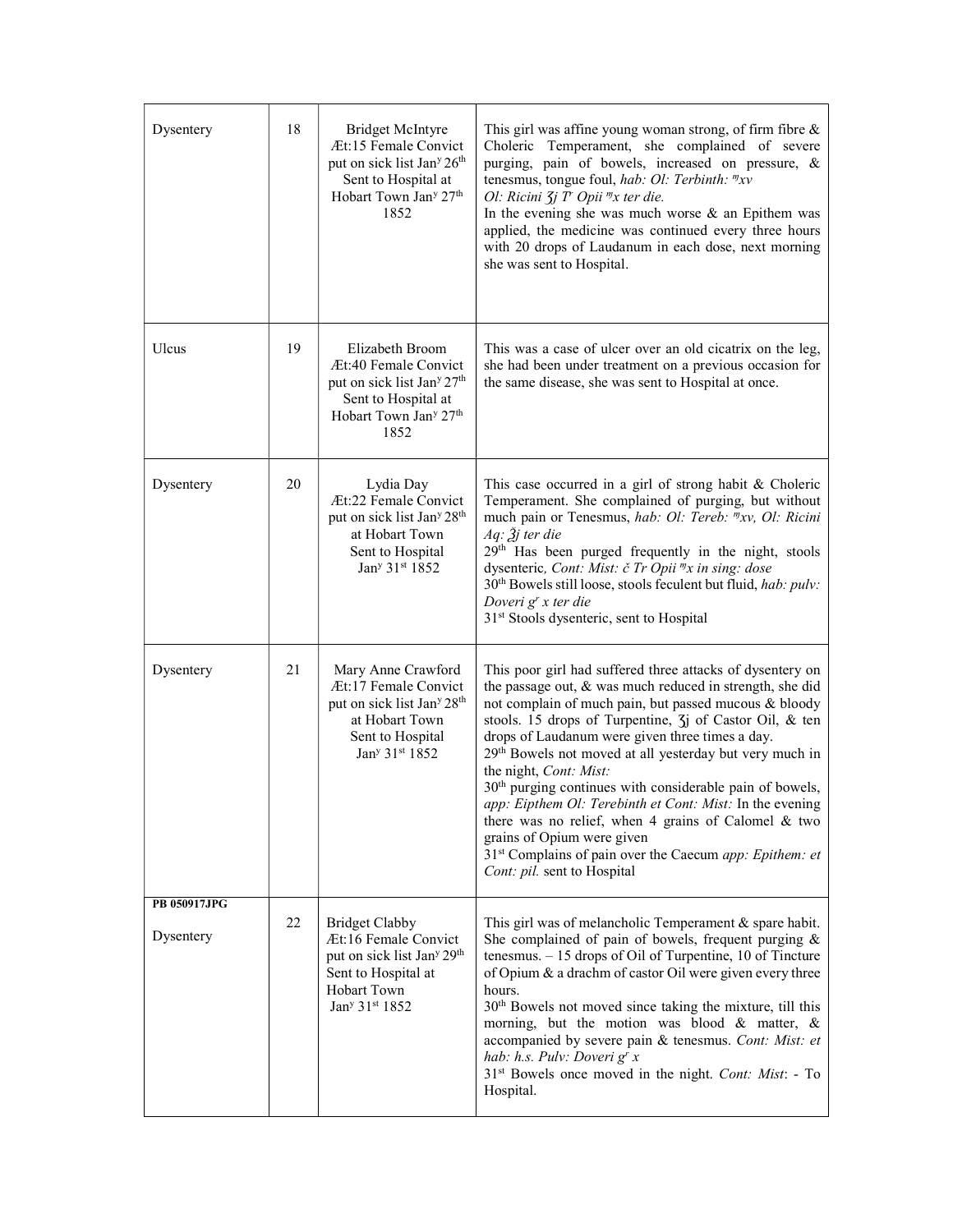| Dysentery | 23 | Mary Mead<br>Æt:26 Female Convict<br>put on sick list Jan <sup>y</sup> 30 <sup>th</sup><br>Sent to Hospital at<br>Hobart Town<br>Jan <sup>y</sup> 31 <sup>st</sup> 1852            | This was a woman of Phlegmatic Temperament, she was<br>attacked by the usual symptoms of dysentery, pain of<br>bowels, purging, mucous & bloody stools & Tenesmus.<br>hab: Ol: Tereb: "xv Tr Opii "x, Ol: Ricini $\zeta$ j Aq: $\zeta$ j ter die<br>- The next day there was no improvement $\&$ she was sent<br>to Hospital.                                                                                                                                    |
|-----------|----|------------------------------------------------------------------------------------------------------------------------------------------------------------------------------------|------------------------------------------------------------------------------------------------------------------------------------------------------------------------------------------------------------------------------------------------------------------------------------------------------------------------------------------------------------------------------------------------------------------------------------------------------------------|
| Dysentery | 24 | Eliza Lair<br>Æt:27 Female Convict<br>put on sick list Jan <sup>y</sup> 30 <sup>th</sup><br>Sent to Hospital at<br>Hobart Town<br>Jan <sup>y</sup> 31st 1852                       | This case occurred in a girl of sanguine temperament. She<br>complained in the evening of purging & pain of bowels,<br>stools were at first feculent, but afterwards dysenteric, 15<br>drops of Turpentine, 10 of Laudanum, a drachm of Castor<br>Oil, $\&$ an ounce of water were given, $\&$ at bedtime 15<br>grains of Dover's powder. The next day she was much<br>worse, an Epithem was applied $&$ the mixture repeated.<br>She was then sent to Hospital. |
| Dysentery | 25 | Margaret Tattersal<br>Æt:24 Female Convict<br>put on sick list & sent<br>to Hospital at Hobart<br>Town<br>Jan <sup>y</sup> 31st 1852                                               | This case occurred in a girl of phlegmatic Temperament<br>& Scrophulous habit, she complained of the usual<br>symptoms, a dose of Turpentine mixture & 10 drops of<br>Laudanum were given, $\&$ she was sent to Hospital.                                                                                                                                                                                                                                        |
| Dyspepsia | 26 | Martha Rogers<br>Æt:23 Female Convict<br>put on sick list Jan <sup>y</sup> 26 <sup>th</sup><br>Sent to Hospital at<br><b>Hobart Town</b><br>Jan <sup>y</sup> 27 <sup>th</sup> 1852 | This girl had suffered some time previously from an attack<br>of Fever, from which she had recovered, but after going to<br>duty her food did not agree with her $\&$ she complained of<br>want of appetite with occasional headaches, & debility. 2<br>grains of Quinine were given three times a day. Next day<br>the ship being at Hobart Town she was sent to Hospital.                                                                                      |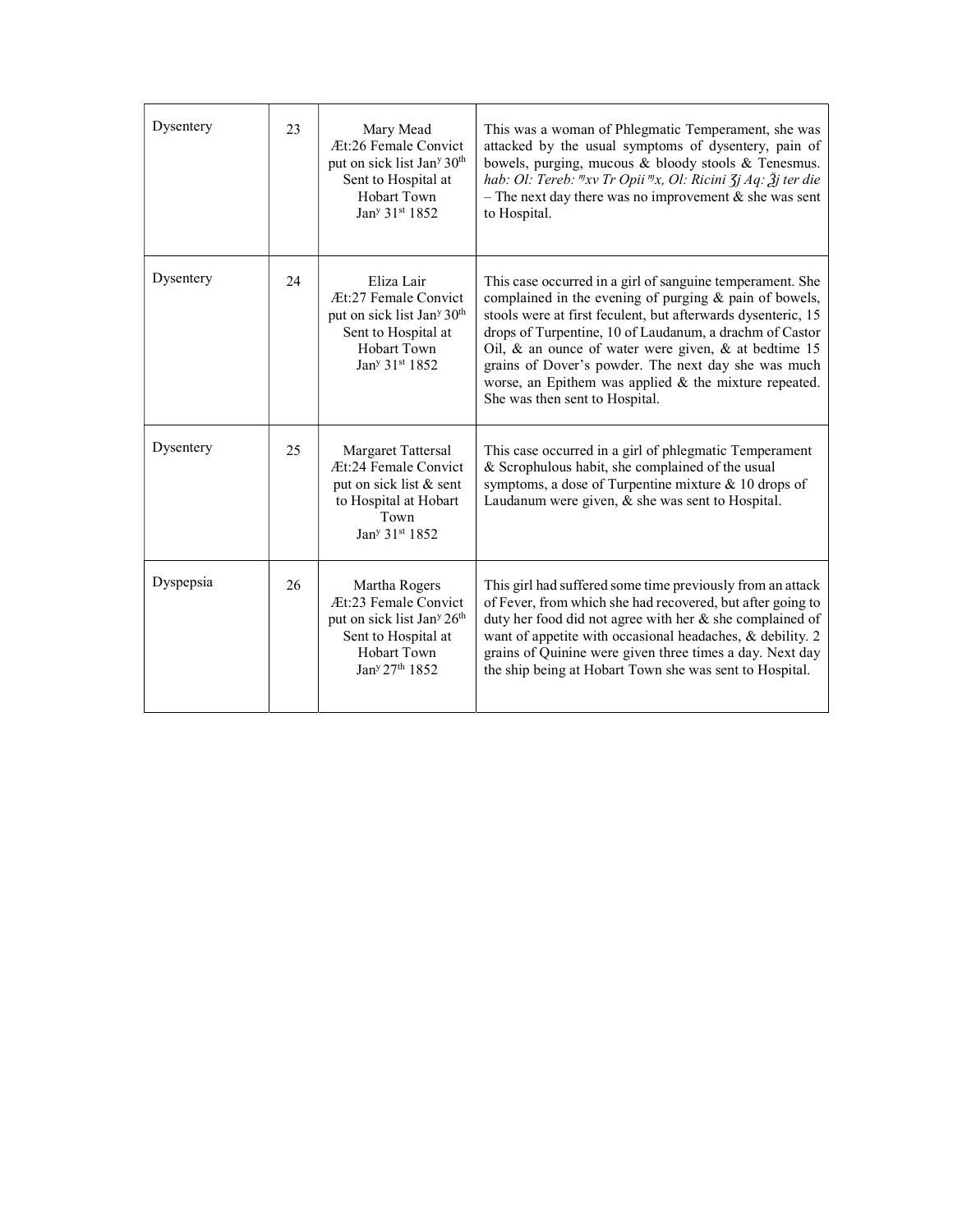#### A Nosological Synopsis of the Sick Book kept during the Period of this Journal, in conformity with the 30<sup>th</sup> Article of the Surgeons' Instructions.

|                                           |                         |                         |                         | <b>Numbers</b> |           |           |                                                         |
|-------------------------------------------|-------------------------|-------------------------|-------------------------|----------------|-----------|-----------|---------------------------------------------------------|
| <b>Diseases</b><br>Nosologically arranged | <b>Total</b>            | Discharged to<br>Duty   | Sent to the<br>Hospital | Died on board  | Invalided | Remaining | Nos. of such Cases<br>as are detailed in<br>the Journal |
| Pyrexiae                                  |                         |                         |                         |                |           |           |                                                         |
| Ord. I. Febres.                           |                         |                         |                         |                |           |           |                                                         |
| Internulleates Quotutiana<br>Tertiana     |                         |                         |                         |                |           |           |                                                         |
| Continua Synochus                         |                         |                         |                         |                |           |           |                                                         |
| Typhus                                    |                         |                         |                         |                |           |           |                                                         |
| Tropical                                  | 3                       | 3                       |                         |                |           |           |                                                         |
| Ord. II. Phlegmasiae.                     |                         |                         |                         |                |           |           |                                                         |
| Phlogosis                                 | 3                       | 3                       |                         |                |           |           |                                                         |
| Pneumonia                                 |                         |                         |                         |                |           |           |                                                         |
| Rheumatismus                              | $\overline{c}$          | $\overline{2}$          |                         |                |           |           |                                                         |
| Pleuritis                                 | $\overline{2}$          | $\overline{2}$          |                         |                |           |           |                                                         |
| Cynanche                                  | 5                       | 5                       |                         |                |           |           |                                                         |
| Opthalmia                                 | $\mathbf{1}$            | $\mathbf{1}$            |                         |                |           |           |                                                         |
| Ord. III. Exanthemata.                    |                         |                         |                         |                |           |           |                                                         |
| Variola                                   |                         |                         |                         |                |           |           |                                                         |
| Rubeola                                   |                         |                         |                         |                |           |           |                                                         |
| Erysipelas                                |                         |                         |                         |                |           |           |                                                         |
| Vaccina                                   |                         |                         |                         |                |           |           |                                                         |
| Scarlatina                                | 3                       | 3                       |                         |                |           |           |                                                         |
| Ord. IV. Haemorrhagiae                    |                         |                         |                         |                |           |           |                                                         |
| Haemoptysis                               |                         |                         |                         |                |           |           |                                                         |
| Phthisis incipiens                        | $\mathbf{1}$            |                         | 1                       |                |           |           | 1                                                       |
| Phthisis cosfirmata                       | 1                       |                         |                         | 1              |           |           | 1                                                       |
| Ord. V. Profluvia.                        |                         |                         |                         |                |           |           |                                                         |
| Catarrhus                                 |                         |                         |                         |                |           |           |                                                         |
| Dysenteria                                | $\overline{51}$         | 35                      | 10                      | 6              |           |           | 16                                                      |
| Neuroses.                                 |                         |                         |                         |                |           |           |                                                         |
| Ord. I. Comata.                           |                         |                         |                         |                |           |           |                                                         |
| Apoplexia                                 |                         |                         |                         |                |           |           |                                                         |
| Ord. II. Adynamiae.                       |                         |                         |                         |                |           |           |                                                         |
| Dyspepsia                                 | $\overline{2}$          |                         |                         | $\overline{2}$ |           |           | $\overline{2}$                                          |
| Ord. III. Spasmi.                         |                         |                         |                         |                |           |           |                                                         |
| Asthma                                    |                         |                         |                         |                |           |           |                                                         |
| Diarrhoea                                 | $\overline{4}$          | $\overline{2}$          | $\overline{2}$          |                |           |           | $\overline{2}$                                          |
| Colica                                    | $\overline{\mathbf{3}}$ | $\overline{\mathbf{3}}$ |                         |                |           |           |                                                         |
| Epilepsia                                 | 1                       | $\mathbf{1}$            |                         |                |           |           |                                                         |
| Palpitalio                                | 1                       | $\mathbf{1}$            |                         |                |           |           |                                                         |
| Ord. Iv. Vesaniae.                        |                         |                         |                         |                |           |           |                                                         |
| Amentia                                   |                         |                         |                         |                |           |           |                                                         |
| Mania                                     | 1                       |                         | $\mathbf{1}$            |                |           |           | $\mathbf{1}$                                            |
|                                           |                         |                         |                         |                |           |           |                                                         |
|                                           |                         |                         |                         |                |           |           |                                                         |
|                                           |                         |                         |                         |                |           |           |                                                         |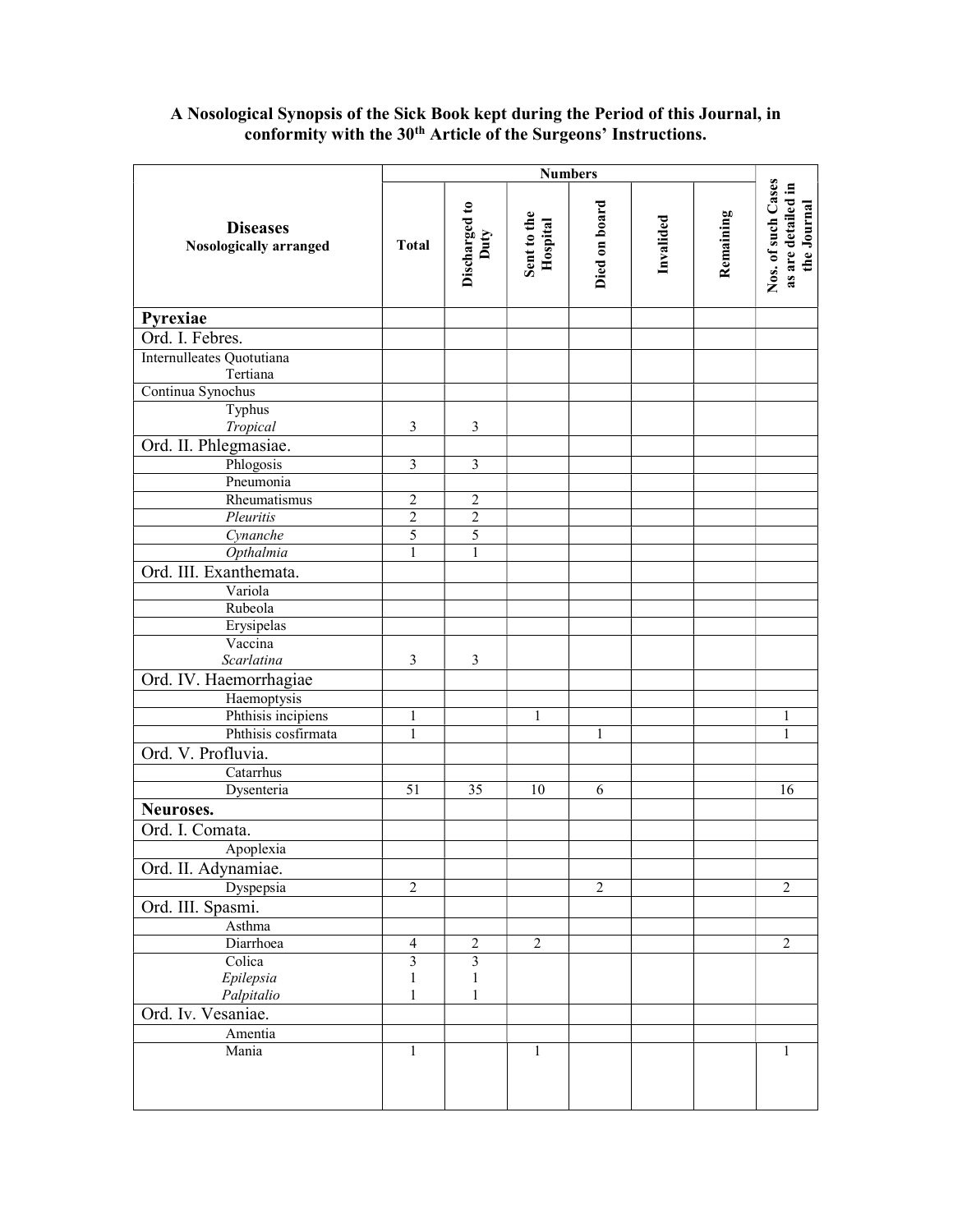| Cachexiae.                                                                                                 |              |              |                |    |  |  |                |
|------------------------------------------------------------------------------------------------------------|--------------|--------------|----------------|----|--|--|----------------|
| Ord. I. Marcores.                                                                                          |              |              |                |    |  |  |                |
| Tabes                                                                                                      |              |              |                |    |  |  |                |
| Atrophy                                                                                                    | 1            |              |                | 1  |  |  | 1              |
| Ord. II. Intumescentiae.                                                                                   |              |              |                |    |  |  |                |
| Anasarca                                                                                                   |              |              |                |    |  |  |                |
| Ascites                                                                                                    |              |              |                |    |  |  |                |
| Hydrothorax                                                                                                |              |              |                |    |  |  |                |
| Ord. III. Impetigines.                                                                                     |              |              |                |    |  |  |                |
| Syphilis                                                                                                   |              |              |                |    |  |  |                |
| Scrophula                                                                                                  |              |              |                |    |  |  |                |
| Icterus                                                                                                    |              |              |                |    |  |  |                |
| Scorbutus                                                                                                  | $\mathbf{1}$ | $\mathbf{1}$ |                |    |  |  |                |
| Locales.                                                                                                   |              |              |                |    |  |  |                |
| Ord. I. Dysaethesiae.                                                                                      |              |              |                |    |  |  |                |
| Amaurosis                                                                                                  |              |              |                |    |  |  |                |
| Ord. II. Dysorexiae.                                                                                       |              |              |                |    |  |  |                |
| Ord. III. Dyscinesiae.                                                                                     |              |              |                |    |  |  |                |
| Ord. IV. Apocenoses.                                                                                       |              |              |                |    |  |  |                |
| Gonorrhoea                                                                                                 |              |              |                |    |  |  |                |
| Ord. V. Epischeses                                                                                         |              |              |                |    |  |  |                |
| Ischuria                                                                                                   |              |              |                |    |  |  |                |
| Obstipatio                                                                                                 | 1            | 1            |                |    |  |  |                |
| Dysuria                                                                                                    |              |              |                |    |  |  |                |
| Ord. VI. Tumores.                                                                                          |              |              |                |    |  |  |                |
| Aneurisma                                                                                                  |              |              |                |    |  |  |                |
| Contusio                                                                                                   | 1            | 1            |                |    |  |  |                |
| Ord. VII. Ectopiae.                                                                                        |              |              |                |    |  |  |                |
| Hernia                                                                                                     |              |              |                |    |  |  |                |
| Prolapsus                                                                                                  |              |              |                |    |  |  |                |
| Subluxatio                                                                                                 | 1            | 1            |                |    |  |  |                |
| Ord. VIII. Dialyses.                                                                                       |              |              |                |    |  |  |                |
| Vulnus                                                                                                     |              |              |                |    |  |  |                |
| Ulcus                                                                                                      | 3            | 1            | $\overline{2}$ |    |  |  | $\overline{2}$ |
| <b>GENERAL TOTAL</b>                                                                                       | 92           | 66           | 16             | 10 |  |  | 26             |
| NOTE.—Medical Officers are desired particularly to Notice that the Numbers in each Disease and the general |              |              |                |    |  |  |                |
| Total must not only correspond with the Sick Book, but also with the particulars contained in the several  |              |              |                |    |  |  |                |
| Nosological Returns for the period.                                                                        |              |              |                |    |  |  |                |